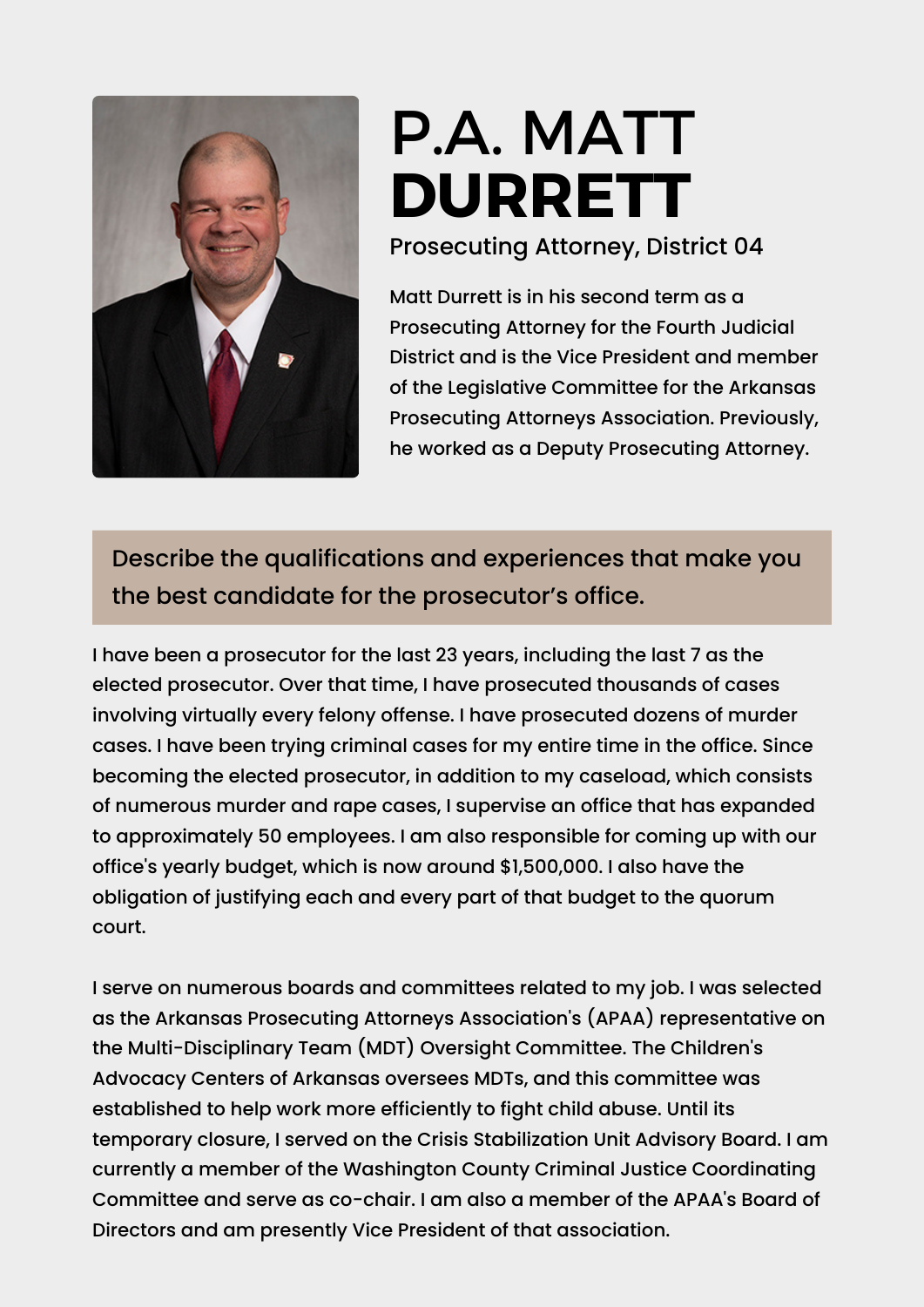### In your opinion, what is the biggest challenge facing the prosecutor's office and how do you plan to address it?

The Covid backlog has created numerous problems for our system. I believe that is the biggest challenge we currently face. It has affected every aspect of the system. Not only has it greatly increased the caseloads of our deputy prosecutors, it has led to long delays in the resolution of cases. This means that all involved in these cases from victims to defendants have had to wait far too long for their cases to be heard. I have been working with the Public Defender's Office to expedite cases as best we can. Our offices enjoy a good working relationship, which has enabled us to come up with different ideas to help alleviate the problem. Both offices are working to identify cases that can be moved up in the calendar. We partnered together to hold the first of what we hope will be several Warrant Clinics to get people with outstanding warrants to come in, discuss their cases with an attorney, and get them resolved without the offenders having to be arrested.

Prosecutors and Public Defenders statewide were recently appropriated \$1,000,000 each to hire part-time attorneys to help with cases filed during the Covid shut down. We are working in conjunction with the Public Defender's Office to focus on those cases. I am in the process of filling those positions as we speak. I am also working with the Public Defender's Office to get a permanent, full-time position at the jail to focus on resolving cases of those who are incarcerated. When that position is eventually filled, I will have a deputy designated in our office to work with that attorney to expedite those cases.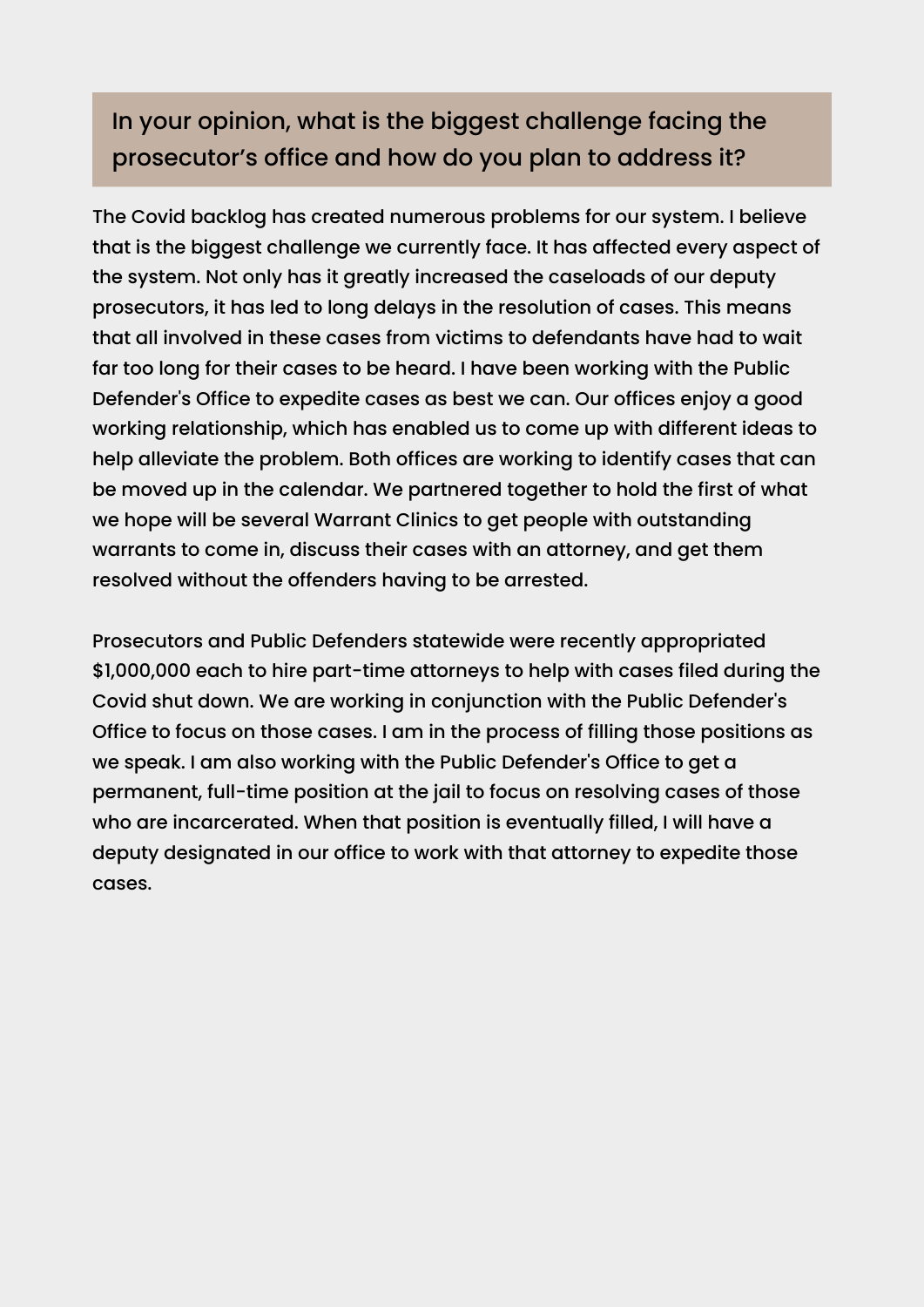What role should money/cash bail play in pretrial release? What steps would you take to safely reduce the rate of pretrial incarceration in our county?

Cash bail plays a role in our system. It ensures that people arrested on a felony offense show up for court. It also serves to protect our citizens from violent offenders. It is undeniable, though that there are individuals who are in jail because they can't afford to post a bond. When those individuals do not pose a threat to our community or a risk of flight, we do what we can to release them. For the last two years, I have worked with the circuit judges and the sheriff's office to identify those individuals and allow them to be released on their own recognizance.

Two years ago, I sent a memo to the sheriff's office detailing which individuals can be released without having to post a bond. I set out criteria for the sheriff's office to follow...low-level, non violent offenders with no history of violence or failing to appear for court, along with a local address (Washington County or a neighboring county). That is still in effect today and will be as long as I am prosecutor.

Unfortunately, since Covid, we have seen a dramatic increase in the number of failures to appears. The sheriff's office started a monitoring program over a year ago to allow some non-violent offenders to be released on an ankle monitor. When a detainee meets the criteria of the monitoring program, the sheriff's office contacts me to get my consent to release them on a felony citation. When that program started, I met with the judge responsible for setting bonds to get the authority (since a bond had already been set) to release those people. I will continue to do this as long as is needed.

I am also working in my role as a member of the CJCC to start a robust pretrail services program. That is one of the main recommendations of the Criminal Justice study that was completed in 2020, and something I strongly believe in. This will hopefully allow more people to be safely released from the jail, be provided with needed services, such as drug treatment and job training, and be moderately supervised to ensure that they show up for all court appearances.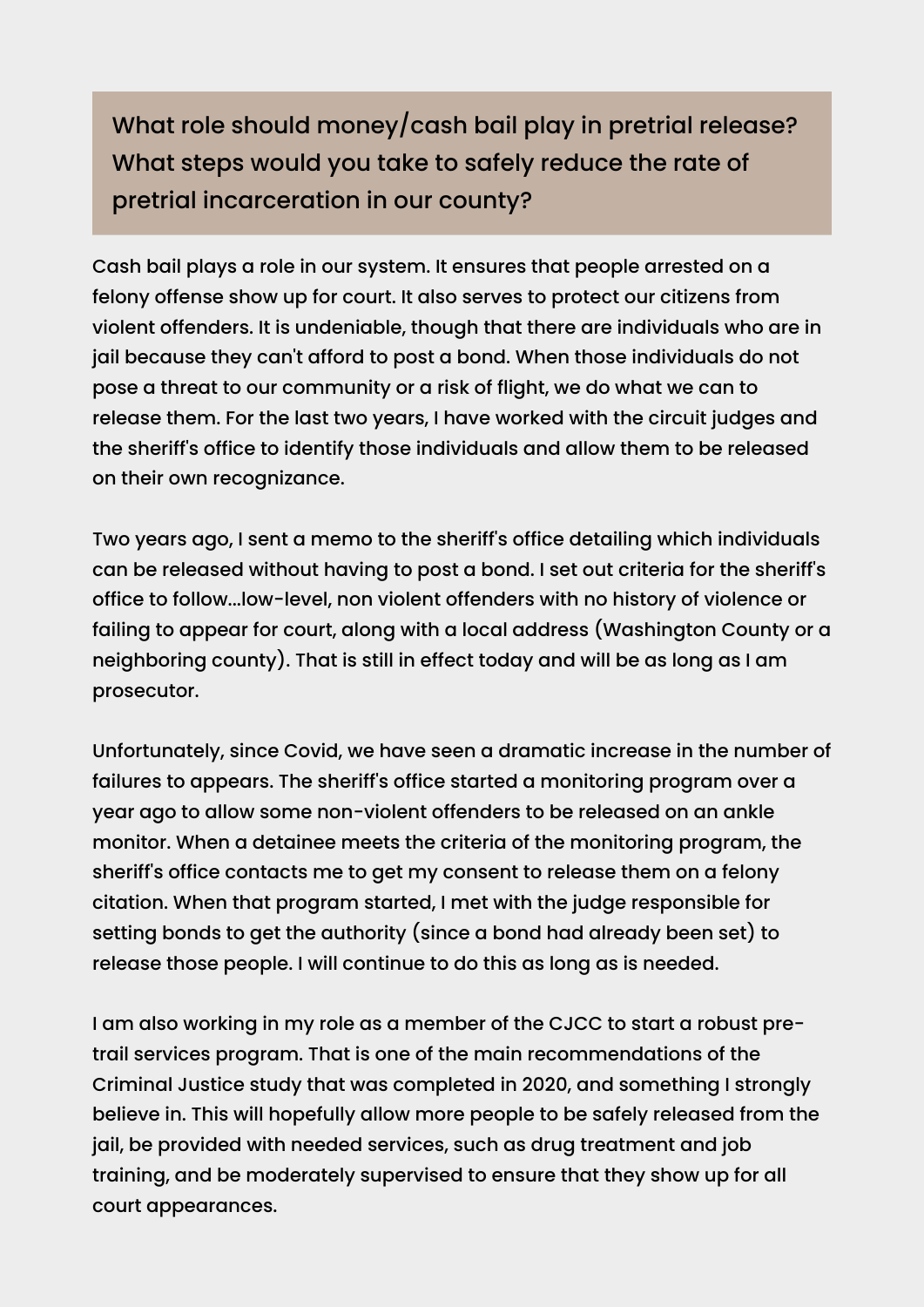## What is your attitude/approach toward negotiating plea bargain versus trial litigation in criminal cases?

The important thing is that each case comes to a fair and just resolution, whether that be by a plea, a trial, or a dismissal of the charge(s), if necessary. Plea bargains are a vital part of the system. On average, we file over 3,000 new felony cases each year. We do not have the time or the resources for every case to go to trial. Even if we had the time to try them all, it would not be fiscally responsible to do that, especially when the vast majority of defendants wish to plead guilty.

Our office is, and has always been, dedicated to making fair plea offers. This is done by reviewing the nature of the charge, a defendant's criminal history, and the input of the victim in violent cases. Defense attorneys ensure that we do that. They know what is fair and what is not. They also have the knowledge to advise a defendant when accepting a plea offer is better than going to trial. Some cases need to go to trial. That is part of any lawyer's job. My approach is to make sure that those cases that go to trial are the ones that really need to.

What do you think is the most effective way to deal with lowlevel drug offenders? What would your office policies be regarding plea bargaining in drug offense cases? Use of these individuals as criminal informants?

With low-level drug offenders, our office's policy is treatment first, whether that be in drug court or through probation with drug treatment. I have always been a proponent of drug court. I believe that is one of the most powerful and effective tools our system has. I believe that society benefits more from a recovered addict who is working a job, paying taxes, and most importantly, reclaiming their life and family.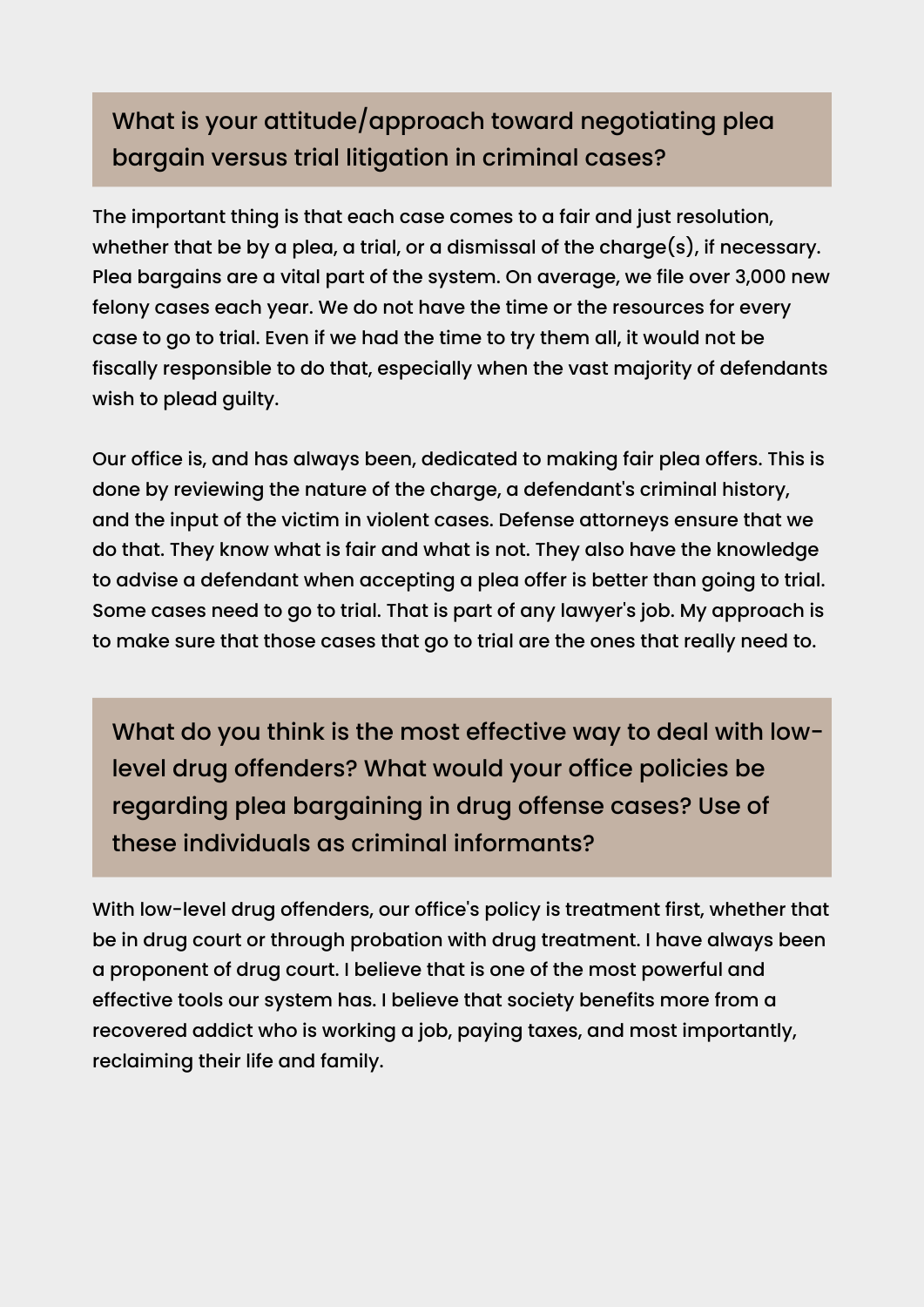Our office, in almost all possession cases, offers one of the two above-listed options. Delivery cases are different. I believe that people selling methamphetamine, cocaine, fentanyl, or other dangerous drugs should serve prison time, be it in the Department of Correction or the Community Correction Center. There are exceptions, but most of the time, dealers will get an offer of prison time from our office.

Confidential informants play an important role in the fight against drug dealers. The vast majority of them will not sell drugs to a stranger. That is why confidential informants are used. Some are paid, but most do it to work off criminal charges. There have been concerns raised recently that these individuals are coerced into doing this work. While I do not agree with that, I certainly understand the concern. I am not naïve enough to believe that they are happy to be in the situation of being a confidential informant. However, they do benefit from it, in the form of reduced or dismissed charges. To address these concerns, our Drug Task Force started informing all of those individuals they want to use as an informant of their rights. Specifically, they are told that, before they agree to do anything, they have the right to speak to an attorney. This allows them to consult with an individual looking out for their best interests to help them make an informed decision.

Studies show racial disparities in drug law enforcement, despite the fact that white people and people of color use and sell drugs at the same rate. What would you do to minimize these disparities?

One thing that is NEVER taken into account by my deputies when making a filing decision or a plea offer is a defendant's race. It should go without saying that if any person in my office lets race influence a decision, that person would be immediately fired. I fully support all that law enforcement is currently doing to eliminate any implicit bias in their actions. I firmly believe that the law enforcement in both Washington and Madison Counties are striving to make sure that race plays no role in any of their actions. I also support the proactive steps law enforcement is taking to reach out to communities of color to build trust and ensure to those communities that racial fairness is of the upmost importance.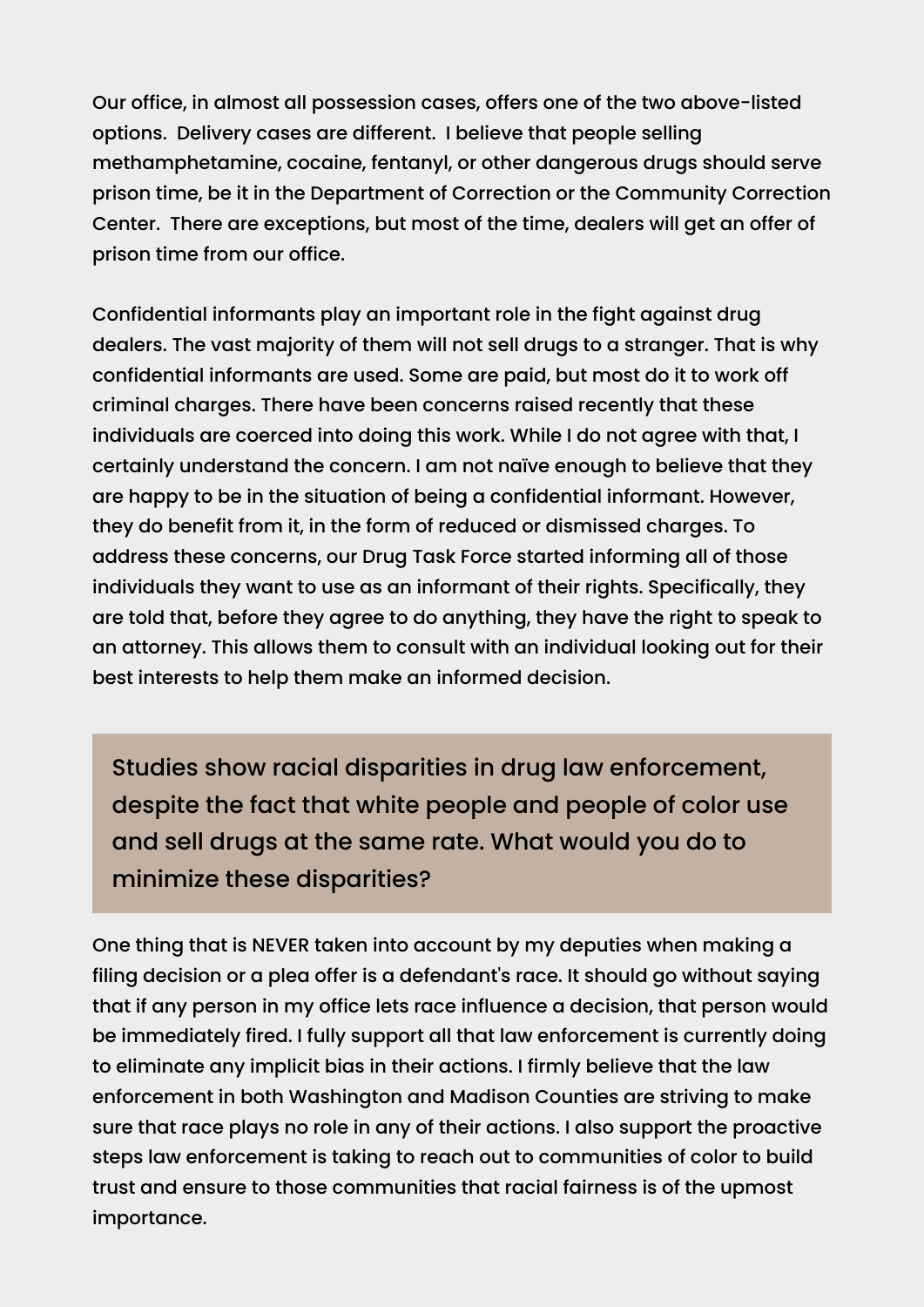What would your policy be regarding charging children in adult court? When would you use your authority to file charges in adult court and when would you pursue a case in juvenile court?

Filing adult charges on minors should be rare. Arkansas law set forth conditions under which a minor can be charged as an adult. In some occasions, it is necessary. Some crimes are so heinous that adult charges are warranted. In some occasions, a juvenile has been through the juvenile system so many times, and has received so many services to change their behavior, that charges in the juvenile system are not appropriate. Any time we consider filing adult charges on a juvenile, we consult the mandated factors in the statute.

When we have made the decision to file adult charges on a juvenile, his or her attorney almost always files a motion to transfer the case back to juvenile court. This allows a judge to hear the nature of the charge, the evidence against the juvenile, the juvenile's history, and any services the juvenile has previous received through the system. The judge makes the final determination as to where the case will remain.

## What would you do to develop a trusting relationship with the immigrant community in your county?

The main community we seek to build a relationship with is the Hispanic community. Within the last few years, I got the quorum court to fund a Spanish speaking victim assistant for our office. That employee reaches out to Spanish speaking victims of violent and non-violent crimes to ensure them that we are here to help them. She helps guide them through a system that many of them know nothing about. We make sure that they know their needs will be look out for and that we will do what we can to make them whole.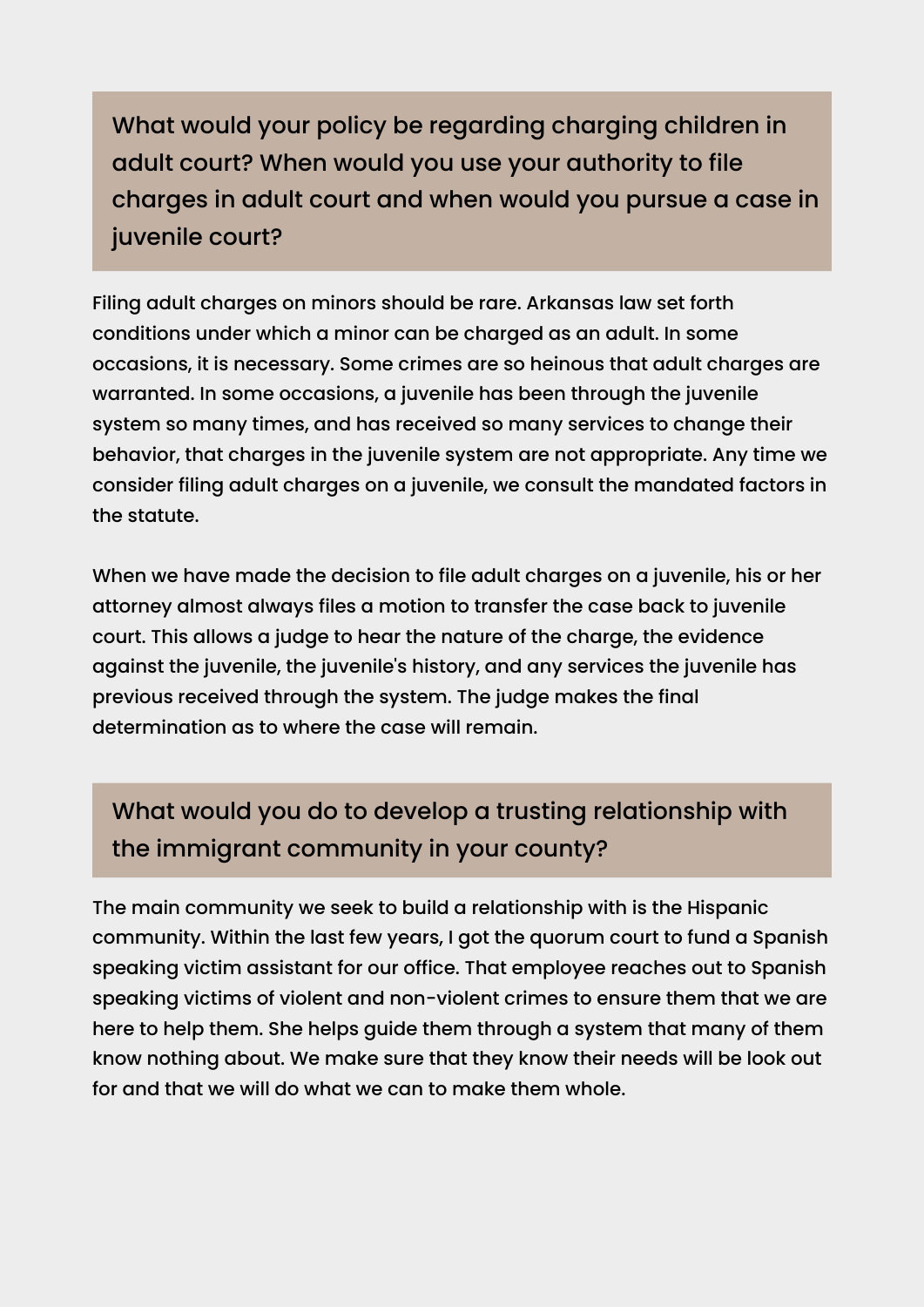Another important role our office plays is in the U-Visa process. This process allows undocumented immigrants who have been a victim of a crime or a witness to one to receive a special visa. We receive numerous requests for those, and we review each of them. When they have been victimized or have played a role in a case, we approve those requests.

Law enforcement has been engaged in outreach to our immigrant community, which obviously includes immigrants from numerous nations. We have recently designated a prosecutor to provide any assistance our office can in that endeavor.

Mental health has been a significant topic throughout the debate about reducing the jail population. Incarceration has been widely shown to make mental health conditions worse. What steps will you take as DA to divert people with mental health conditions from the criminal justice system?

One of the responsibilities of our office is to handle involuntary mental commitments. This is a process where an individual can file a petition to have a person involuntarily committed if they suffer from a mental illness and pose a present danger of violence to themselves or others. Unfortunately, we see far too many of those cases. Some of these individuals are incarcerated. Depending on the nature of the charge, we file a petition when an officer contacts our office.

I am also very supportive of the Crisis Stabilization Unit. I believe that is a much-favorable alternative to incarceration for non-violent offenders. I am also supportive of establishing a Mental Health Court in Washington County. I first looked into this after speaking with the prosecutor for Craighead County after they established one. The Programming sub-committee is actively looking for a way to establish one here. That takes funding, among other things. The CJCC considers this to be a high priority, and I will do what I can in my role on the CJCC to help get one established here.